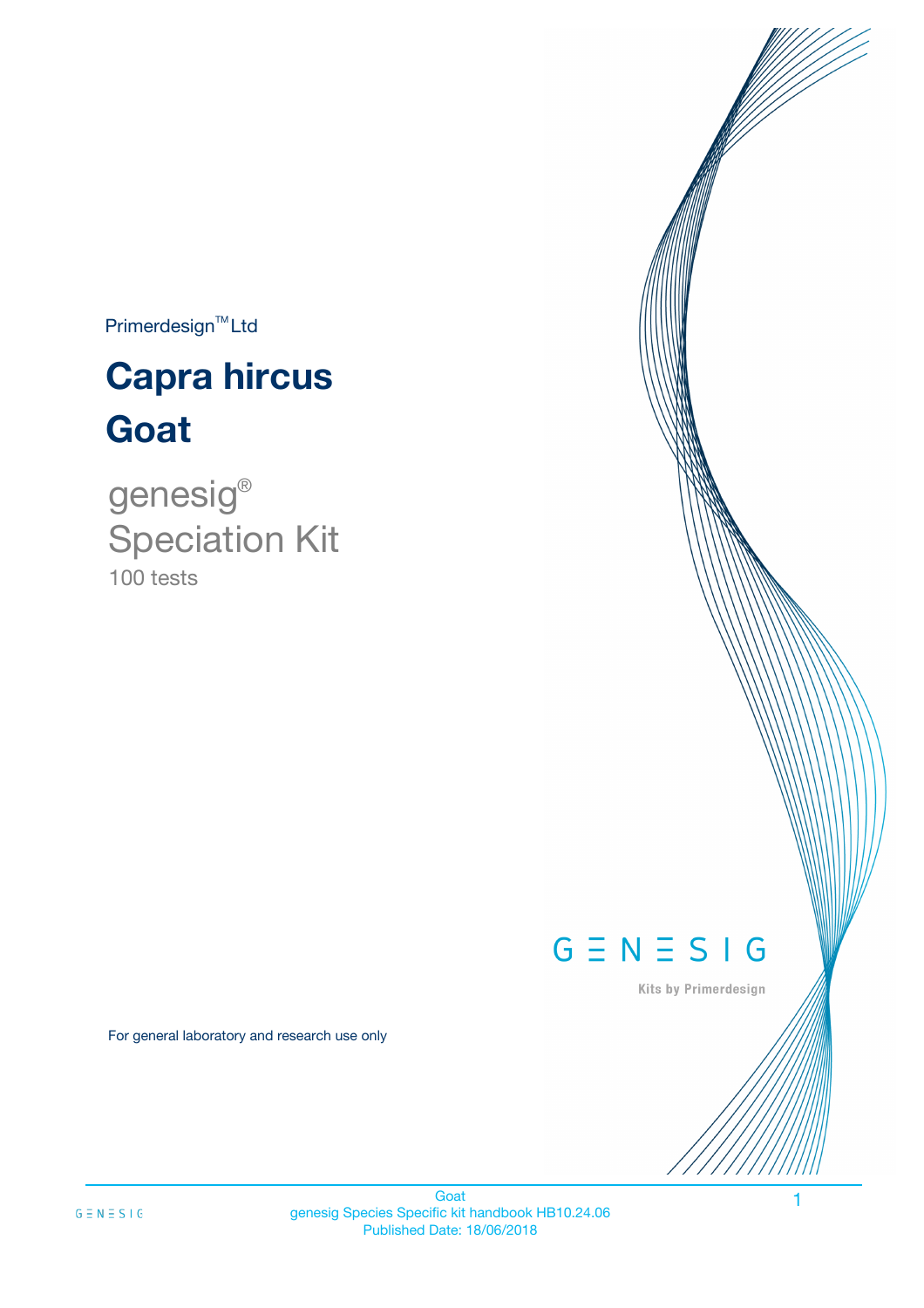# Principles of the test

### **Real-time PCR**

This kit provides a method for detecting Capra hircus mitochondrial DNA in food samples. The kit is based on the PCR amplification of a unique species-specific tag present in the mitochondrial genome. The mitochondrial genome is an ideal target since it has been sequenced for many different species. This allows comprehensive bioinformatics analysis followed by careful design to ensure specific detection of the desired species whilst excluding detection of other related species. Furthermore, since there are multiple copies of each mitochondrial genome within each cell, the detection sensitivity for this kit is up to 100 times greater than that of a test which targets a single copy locus within the nuclear DNA genome.

PCR amplification is detected by means of a hydrolysis probe ("Taqman-style") which is degraded during PCR, releasing fluorescence. The fluorescence trace can be used to both detect and quantify the number of copies of Capra hircus mitochondrial DNA present in the sample.

### **Positive control**

The kit provides a positive control template which should be used on every run to prove that your reaction conditions are working correctly. Please note the positive control template poses a significant risk of contamination and should be handled carefully in a separate post PCR environment.

### **Negative control**

To validate any positive findings a negative control reaction should be included every time the kit is used. For this reaction the RNase/DNase free water should be used instead of template. A negative result indicates that the reagents have not become contaminated while setting up the run.

#### **Internal extraction control**

When performing DNA extraction, it is often advantageous to have an exogenous source of DNA template that is spiked into the lysis buffer. This control DNA is then co-purified with the sample DNA and can be detected as a positive control for the extraction process. Successful copurification and qPCR for the control DNA also indicates that PCR inhibitors are not present at a high concentration.

A separate primer and probe mix are supplied with this kit to detect the exogenous DNA using qPCR. The primers are present at PCR limiting concentrations which allows multiplexing with the target sequence primers. Amplification of the control DNA does not interfere with detection of the Goat target DNA even when present at low copy number. The Internal control is detected through the VIC channel.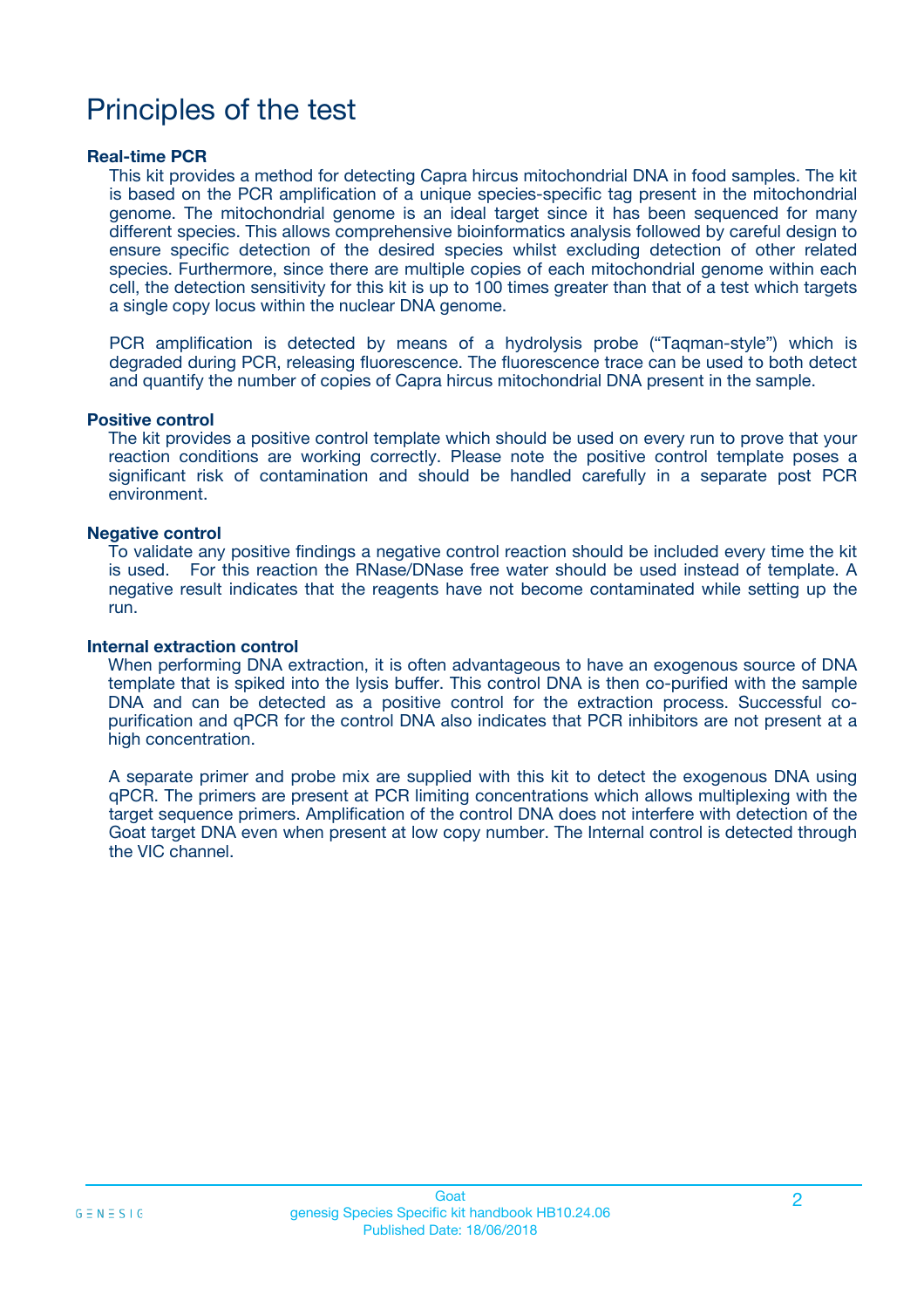### **Sensitivity**

Under optimal PCR conditions the kit provides exceptional sensitivity. Priming efficiency is guaranteed >95% and the kit can detect less than 100 copies of the target mtDNA. Assuming 50 copies of mtDNA per cell this equates to a detection sensitivity limit of 1-2 muscle cells within a sample.

### **Specificity**

The kit is designed to specifically detect Goat species that are relevant to the food industry and to give negative detection on other possible animal species.

If you have a query about the detection status of a specific species or sub-species please enquire: enquiry@primerdesign.co.uk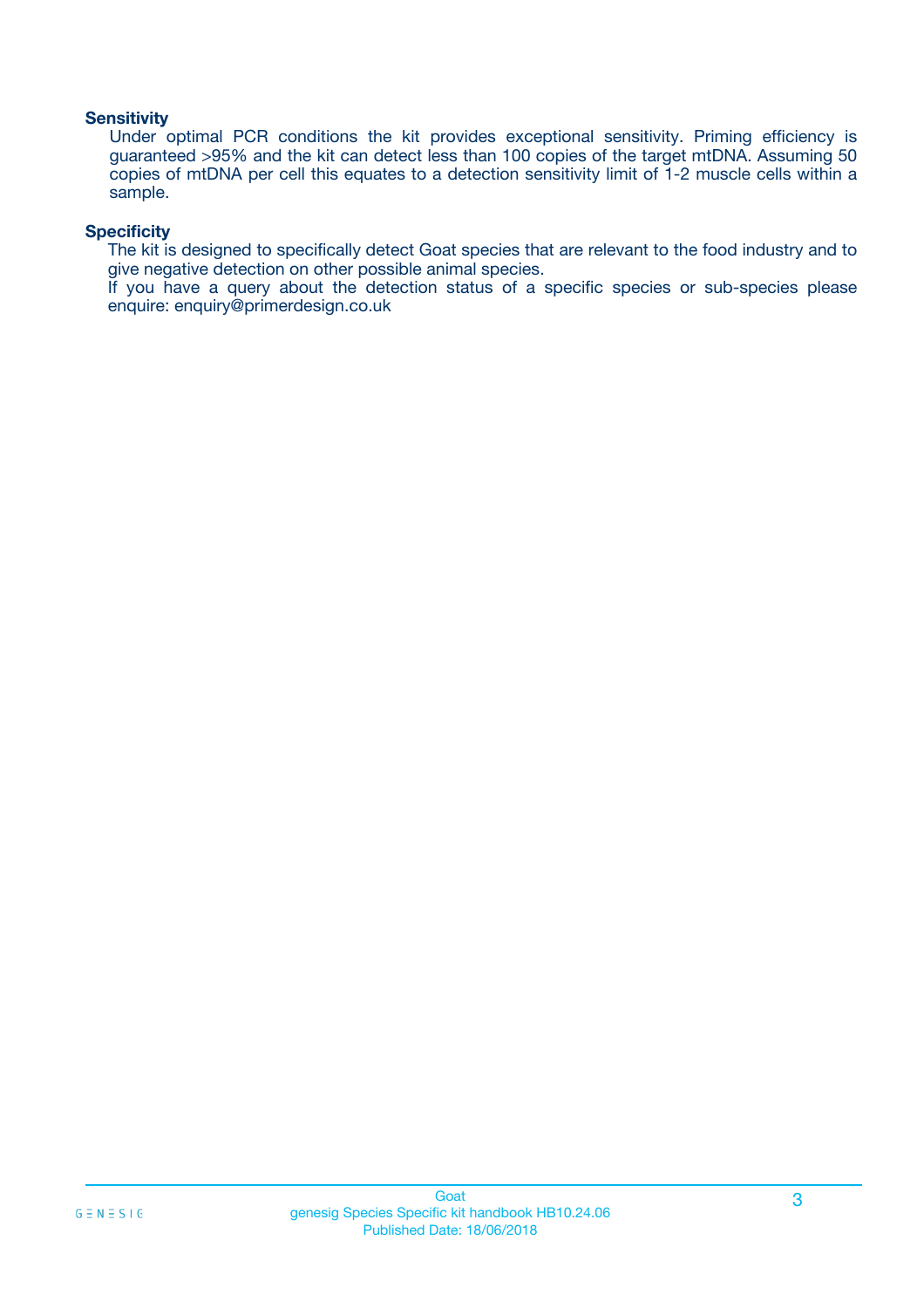# Kit contents

- **Capra hircus specific primer/probe mix (BROWN)** FAM labelled
- **Capra hircus positive control template (RED)**
- **Internal extraction control primer/probe mix (BROWN)** VIC labelled as standard
- **Internal extraction control DNA (BLUE)**
- **RNase/DNase free water (WHITE)** for resuspension of primer/probe mixes
- **Template preparation buffer (YELLOW)** for resuspension of internal control template and positive control template

# Reagents and equipment to be supplied by the user

### **Real-time PCR Instrument**

### **DNA extraction kit**

This kit is recommended for use with genesig Easy DNA/RNA extraction kit. However, it is designed to work well with all processes that yield high quality DNA with minimal PCR inhibitors.

### **oasig**TM **lyophilised or Precision**®**PLUS 2X qPCR Master Mix**

This kit is intended for use with oasig or PrecisionPLUS2X qPCR Master Mix.

### **Pipettors and Tips**

**Vortex and centrifuge**

### **Thin walled 1.5 ml PCR reaction tubes**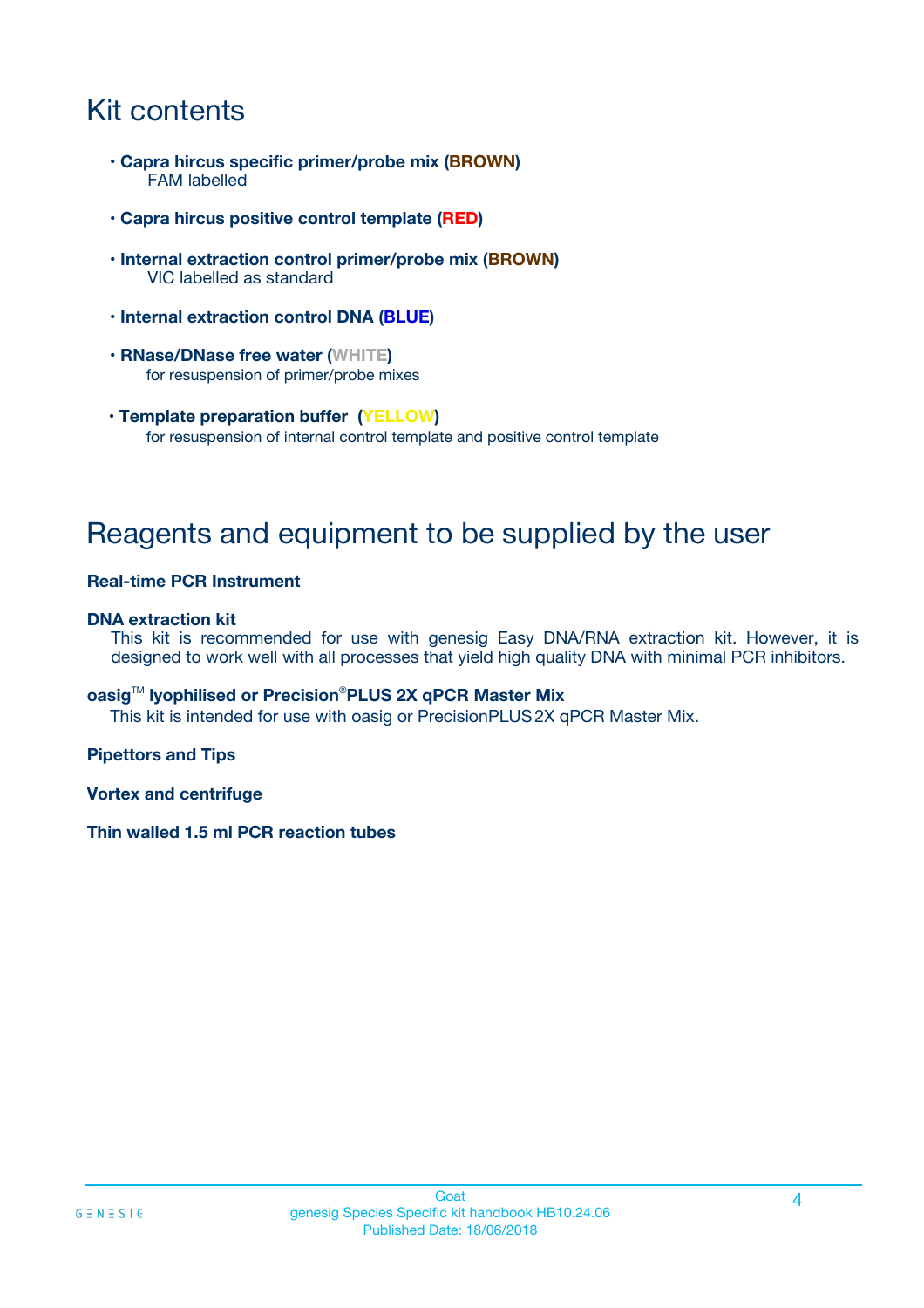### Kit storage and stability

This kit is stable at room temperature but should be stored at -20ºC on arrival. Once the lyophilised components have been resuspended they should not be exposed to temperatures above -20°C for longer than 30 minutes at a time and unnecessary repeated freeze/thawing should be avoided. The kit is stable for six months from the date of resuspension under these circumstances.

Primerdesign does not recommend using the kit after the expiry date stated on the pack.

### Suitable sample material

All kinds of sample material suited for PCR amplification can be used. Please ensure the samples are suitable in terms of purity, concentration, and DNA integrity (An internal PCR control is supplied to test for non specific PCR inhibitors). Always run at least one negative control with the samples. To prepare a negative control, replace the template DNA sample with RNase/DNase free water.

### Dynamic range of test

Under optimal PCR conditions genesig Capra hircus detection kits have very high priming efficiencies of >95% and can detect less than 100 copies of target template.

## Notices and disclaimers

This product is developed, designed and sold for research purposes only. It is not intended for human diagnostic or drug purposes or to be administered to humans unless clearly expressed for that purpose by the Food and Drug Administration in the USA or the appropriate regulatory authorities in the country of use. During the warranty period Primerdesign genesig detection kits allow precise and reproducible data recovery combined with excellent sensitivity. For data obtained by violation to the general GLP guidelines and the manufacturer's recommendations the right to claim under guarantee is expired. PCR is a proprietary technology covered by several US and foreign patents. These patents are owned by Roche Molecular Systems Inc. and have been sub-licensed by PE Corporation in certain fields. Depending on your specific application you may need a license from Roche or PE to practice PCR. Additional information on purchasing licenses to practice the PCR process may be obtained by contacting the Director of Licensing at Roche Molecular Systems, 1145 Atlantic Avenue, Alameda, CA 94501 or Applied Biosystems business group of the Applera Corporation, 850 Lincoln Centre Drive, Foster City, CA 94404. In addition, the 5' nuclease assay and other homogeneous amplification methods used in connection with the PCR process may be covered by U.S. Patents 5,210,015 and 5,487,972, owned by Roche Molecular Systems, Inc, and by U.S. Patent 5,538,848, owned by The Perkin-Elmer Corporation.

# **Trademarks**

Primerdesign™ is a trademark of Primerdesign Ltd.

genesig $^\circledR$  is a registered trademark of Primerdesign Ltd.

The PCR process is covered by US Patents 4,683,195, and 4,683,202 and foreign equivalents owned by Hoffmann-La Roche AG. BI, ABI PRISM® GeneAmp® and MicroAmp® are registered trademarks of the Applera Genomics (Applied Biosystems Corporation). BIOMEK® is a registered trademark of Beckman Instruments, Inc.; iCycler™ is a registered trademark of Bio-Rad Laboratories, Rotor-Gene is a trademark of Corbett Research. LightCycler™ is a registered trademark of the Idaho Technology Inc. GeneAmp®, TaqMan® and AmpliTaqGold® are registered trademarks of Roche Molecular Systems, Inc., The purchase of the Primerdesign reagents cannot be construed as an authorization or implicit license to practice PCR under any patents held by Hoffmann-LaRoche Inc.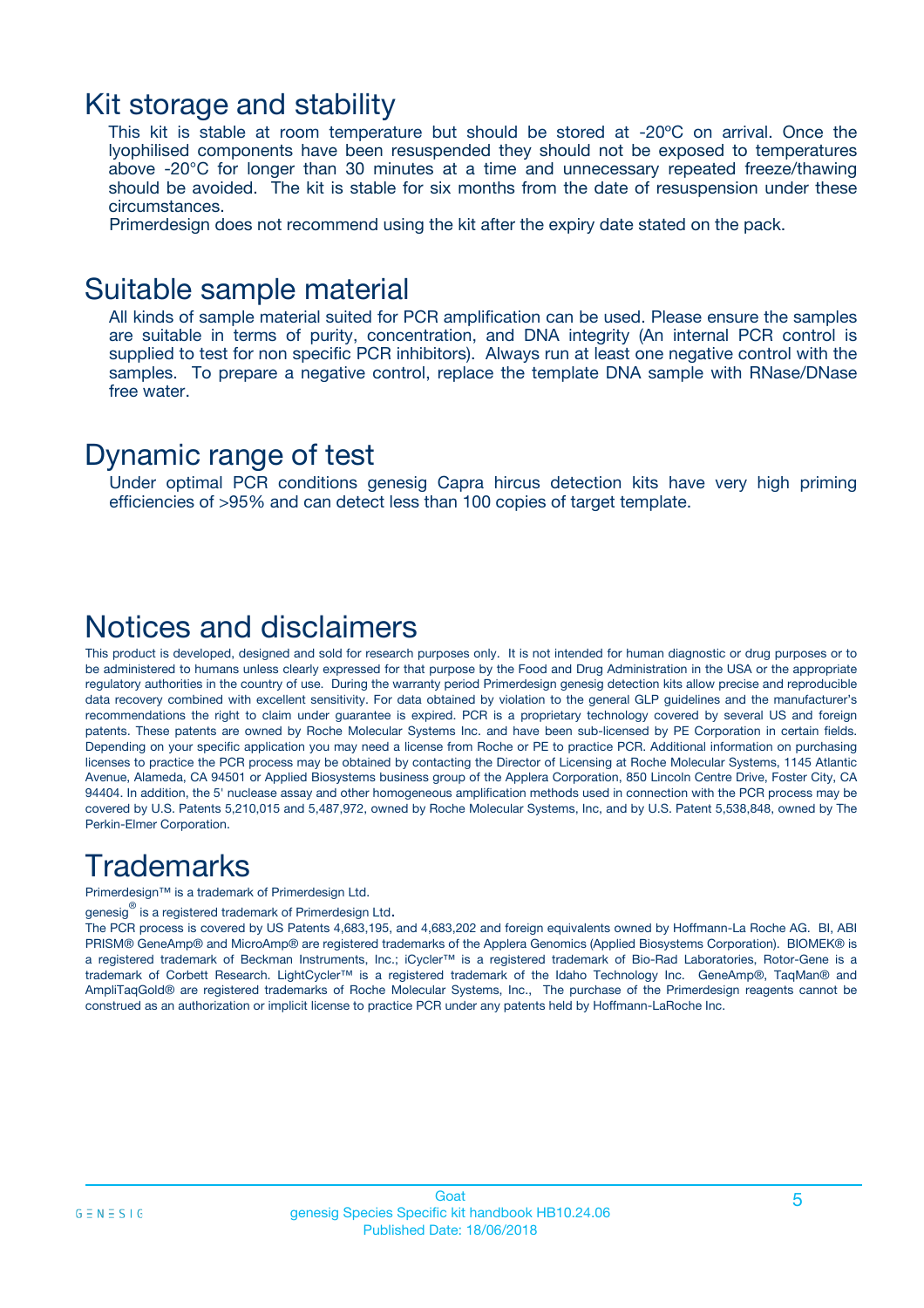# Resuspension protocol

To minimize the risk of contamination with foreign DNA, we recommend that all pipetting be performed in a PCR clean environment. Ideally this would be a designated PCR lab or PCR cabinet. Filter tips are recommended for all pipetting steps.

### **1. Pulse-spin each tube in a centrifuge before opening.**

This will ensure lyophilised primer and probe mix is in the base of the tube and is not spilt upon opening the tube.

**2. Resuspend the primer/probe mixes in the RNase/DNase free water supplied according to the table below:**

To ensure complete resuspension, vortex each tube thoroughly.

| Component - resuspend in water                       |  |  |  |
|------------------------------------------------------|--|--|--|
| <b>Pre-PCR pack</b>                                  |  |  |  |
| Capra hircus primer/probe mix (BROWN)                |  |  |  |
| Internal extraction control primer/probe mix (BROWN) |  |  |  |

### **3. Resuspend the internal control template and positive control template in the template preparation buffer supplied, according to the table below:**

To ensure complete resuspension, vortex the tube thoroughly.

| Component - resuspend in template preparation buffer |             |  |
|------------------------------------------------------|-------------|--|
| <b>Pre-PCR heat-sealed foil</b>                      |             |  |
| Internal extraction control DNA (BLUE)               | $500$ $\mu$ |  |
| <b>Post-PCR heat-sealed foil</b>                     |             |  |
| Capra hircus Positive Control Template (RED) *       |             |  |

\* This component contains high copy number template and is a VERY significant contamination risk. It must be opened and handled in a separate laboratory environment, away from the other components.

# DNA extraction

The internal extraction control DNA can be added either to the DNA lysis/extraction buffer or to the DNA sample once it has been resuspended in lysis buffer.

**DO NOT add the internal extraction control DNA directly to the unprocessed biological sample as this will lead to degradation and a loss in signal.**

- **1. Add 4µl of the Internal extraction control DNA (BLUE) to each sample in DNA lysis/extraction buffer per sample.**
- **2. Complete DNA extraction according to the manufacturers protocols.**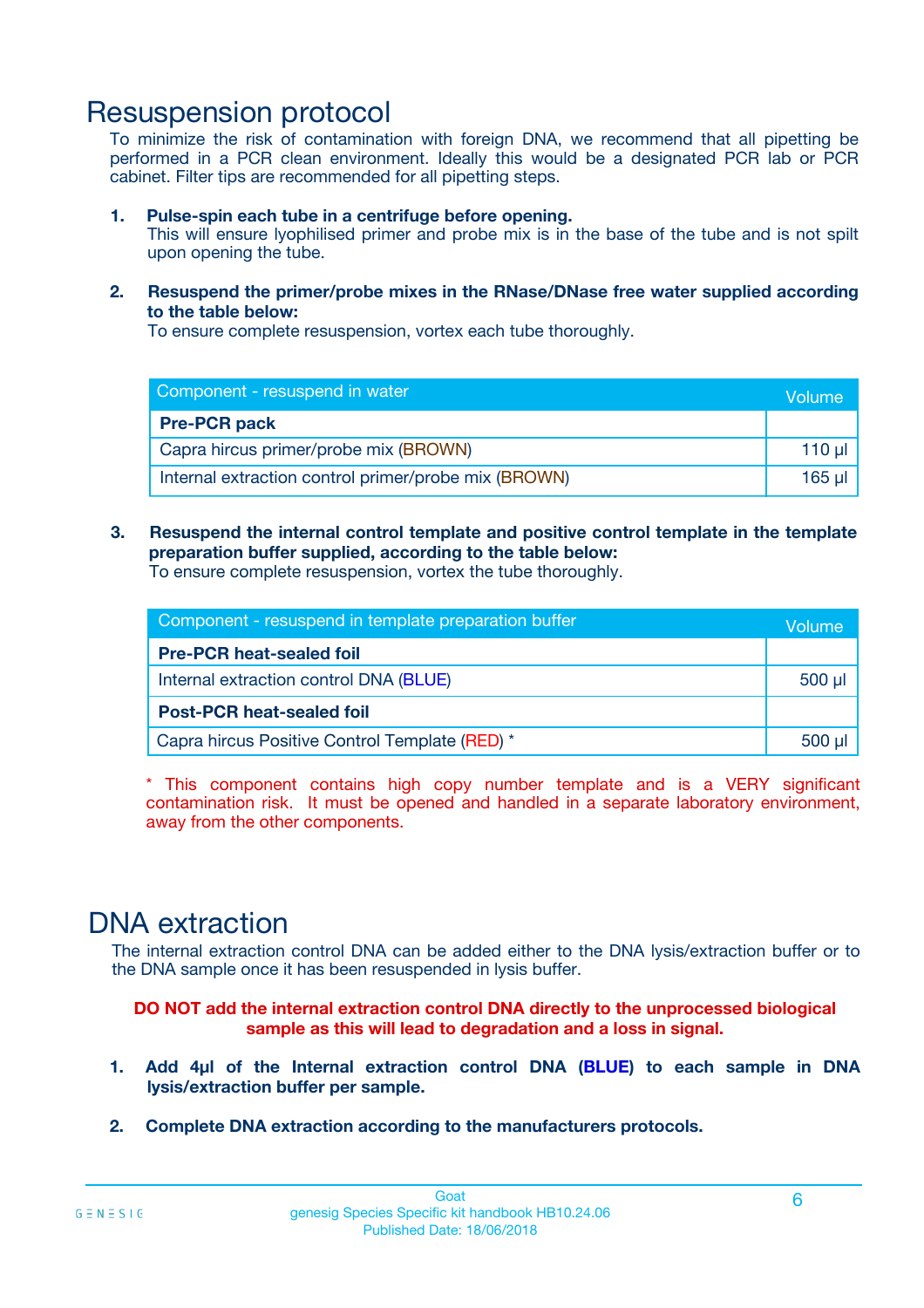# qPCR detection protocol

**1. For each DNA sample prepare a reaction mix according to the table below:** Include sufficient reactions for positive and negative controls.

| Component                                            | Volume         |
|------------------------------------------------------|----------------|
| oasig or PrecisionPLUS 2X qPCR Master Mix            | $10 \mu$       |
| Capra hircus primer/probe mix (BROWN)                | 1 µI           |
| Internal extraction control primer/probe mix (BROWN) | 1 µI           |
| <b>RNase/DNase free water (WHITE)</b>                | 3 <sub>µ</sub> |
| <b>Final Volume</b>                                  | 15 ul          |

- **2. Pipette 15µl of each mix into individual wells according to your qPCR experimental plate set up.**
- **3. Pipette 5µl of DNA template into each well, according to your experimental plate set up.** To obtain a strong signal, the ideal concentration of DNA is 1-3ng/µl. The concentration should not exceed 5ng/µl. Substitute sample DNA for RNase/DNase free water as a negative control. Substitute sample DNA for positive control template as a positive control.

# qPCR amplification protocol

Amplification conditions using oasig or PrecisionPLUS 2X qPCR Master Mix.

|             | <b>Step</b>       | <b>Time</b>     | Temp           |
|-------------|-------------------|-----------------|----------------|
|             | Enzyme activation | 2 min           | 95 °C          |
| Cycling x50 | Denaturation      | 10 <sub>s</sub> | 95 $\degree$ C |
|             | DATA COLLECTION * | 60 s            | 60 °C          |

\* Fluorogenic data should be collected during this step through the FAM and VIC channels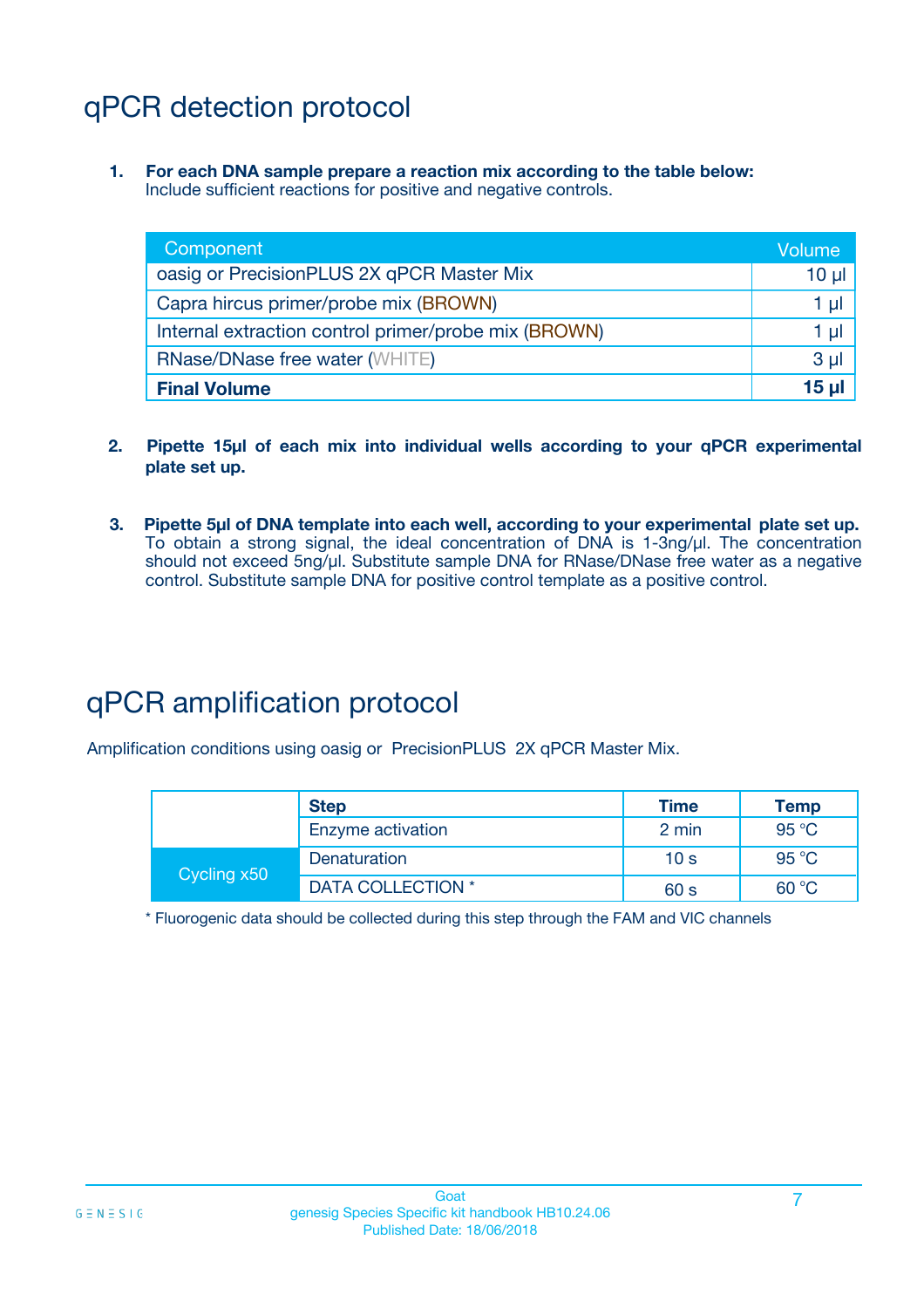# Interpretation of results

For interpretation when speciation kit used independently of the universal meat or fish kit

| <b>Target</b><br>(FAM) | <b>Internal</b><br>control<br>(VIC) | <b>Positive</b><br>control | <b>Negative</b><br>control | Interpretation                                        |
|------------------------|-------------------------------------|----------------------------|----------------------------|-------------------------------------------------------|
| $\leq 35$              | $+ 1 -$                             | ÷                          |                            | <b>POSITIVE RESULT</b>                                |
| $> 35$ or -            | ÷                                   | ÷                          |                            | <b>NEGATIVE RESULT</b>                                |
|                        |                                     |                            |                            |                                                       |
| $+ 1 -$                | $+ 1 -$                             | ÷                          | $\leq 35$                  | <b>EXPERIMENT FAILED</b><br>due to test contamination |
| $+ 1 -$                | $+ 1 -$                             | ٠                          | > 35                       | $\star$                                               |
| $> 35$ or -            |                                     | ÷                          |                            | <b>SAMPLE PREPARATION FAILED</b>                      |
|                        |                                     |                            |                            | <b>EXPERIMENT FAILED</b>                              |

Positive control template (**RED**) is expected to amplify between Cq 16 and 23. Failure to satisfy this quality control criterion is a strong indication that the experiment has been compromised.

\*Where the test sample is positive and the negative control is positive with a  $Ca > 35$ , the sample must be reinterpreted based on the relative signal strength of the two results:



If the sample amplifies  $> 5$  Cq earlier than the negative control then the sample should be reinterpreted (via the table above) with the negative control verified as negative.

Sample  $/$  / Negative control  $\Delta$ Ca < 5 **INCONCLUSIVE** 

If the sample amplifies  $< 5$  Cq earlier than the negative control then the positive sample result is invalidated and the result should be determined inconclusive due to test contamination. The test for this sample should be repeated.

### **Internal PCR control**

The Cq value obtained with the internal control will vary significantly depending on the extraction efficiency, the quantity of DNA added to the PCR reaction and the individual machine settings. Cq values of  $28\pm3$  are within the normal range. When amplifying a Goat sample with a high genome copy number, the internal extraction control may not produce an amplification plot. This does not invalidate the test and should be interpreted as a positive experimental result.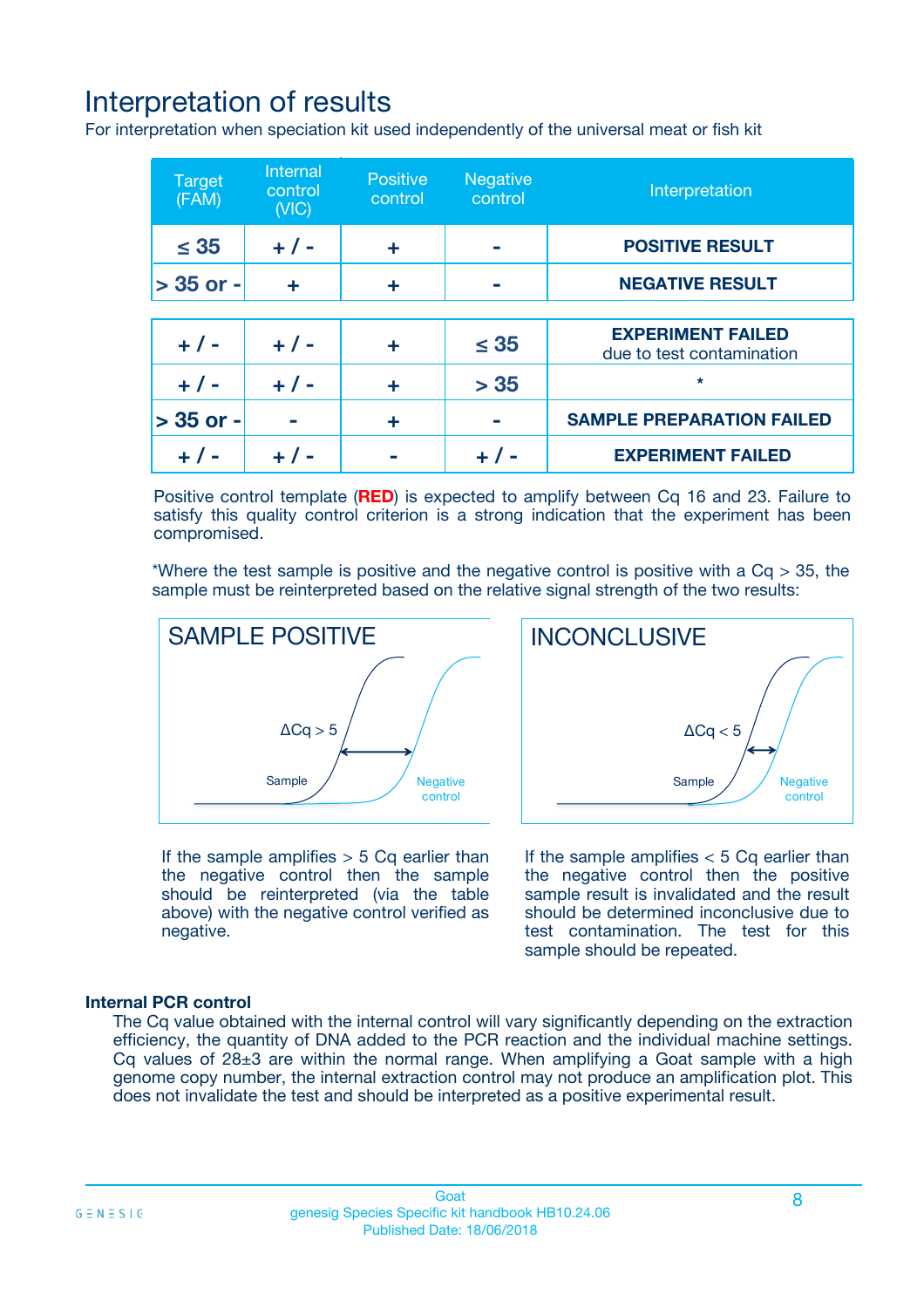# Interpretation of results

For interpretation when speciation kit used in conjunction with the universal meat or fish kit

| <b>Target</b><br>(FAM) | Internal<br>control<br>(NIC) | <b>Universal</b><br>signal<br>(FAM) | Positive<br>control<br>(Target &<br><b>Universal</b><br>signal) | <b>Negative</b><br>control<br>(Target<br>only) | Interpretation                                                              |
|------------------------|------------------------------|-------------------------------------|-----------------------------------------------------------------|------------------------------------------------|-----------------------------------------------------------------------------|
| ÷                      | $+$ / -                      | ÷                                   | ÷                                                               |                                                | <b>POSITIVE RESULT</b><br>calculate species %<br>and check test sensitivity |
|                        | ٠                            | ÷                                   | ÷                                                               |                                                | <b>NEGATIVE RESULT</b>                                                      |
|                        |                              |                                     |                                                                 |                                                |                                                                             |
|                        |                              | ÷                                   | ÷                                                               |                                                | <b>SAMPLE FAILED</b><br>repeat test                                         |
| ÷                      | $+ 1 -$                      |                                     | ÷                                                               |                                                | <b>SAMPLE FAILED</b><br>repeat test                                         |
| $+/-$                  | $+$ / -                      | $+/-$                               | ÷                                                               | $\leq 35$                                      | <b>EXPERIMENT FAILED</b><br>due to test contamination                       |
| $+ 1 -$                | $+$ / -                      | $+ 1 -$                             | ÷                                                               | > 35                                           | $\star$                                                                     |
|                        | ÷                            |                                     | ÷                                                               |                                                | <b>NO ANIMAL DNA DETECTED</b>                                               |
|                        |                              |                                     | ÷                                                               |                                                | <b>SAMPLE PREPARATION FAILED</b>                                            |
| $+  / -$               | $+ 1 -$                      |                                     |                                                                 |                                                | <b>EXPERIMENT FAILED</b>                                                    |

Positive control template (**RED**) is expected to amplify between Cq 16 and 23. Failure to satisfy this quality control criterion is a strong indication that the experiment has been compromised

\*Where the test sample is positive and the negative control is positive with a  $Cq > 35$ , the sample must be reinterpreted based on the relative signal strength of the two results:



If the sample amplifies  $> 5$  Cq earlier than the negative control then the sample should be reinterpreted (via the table above) with the negative control verified as negative.



If the sample amplifies  $< 5$  Cq earlier than the negative control then the positive sample result is invalidated and the result should be determined inconclusive due to test contamination. The test for this sample should be repeated.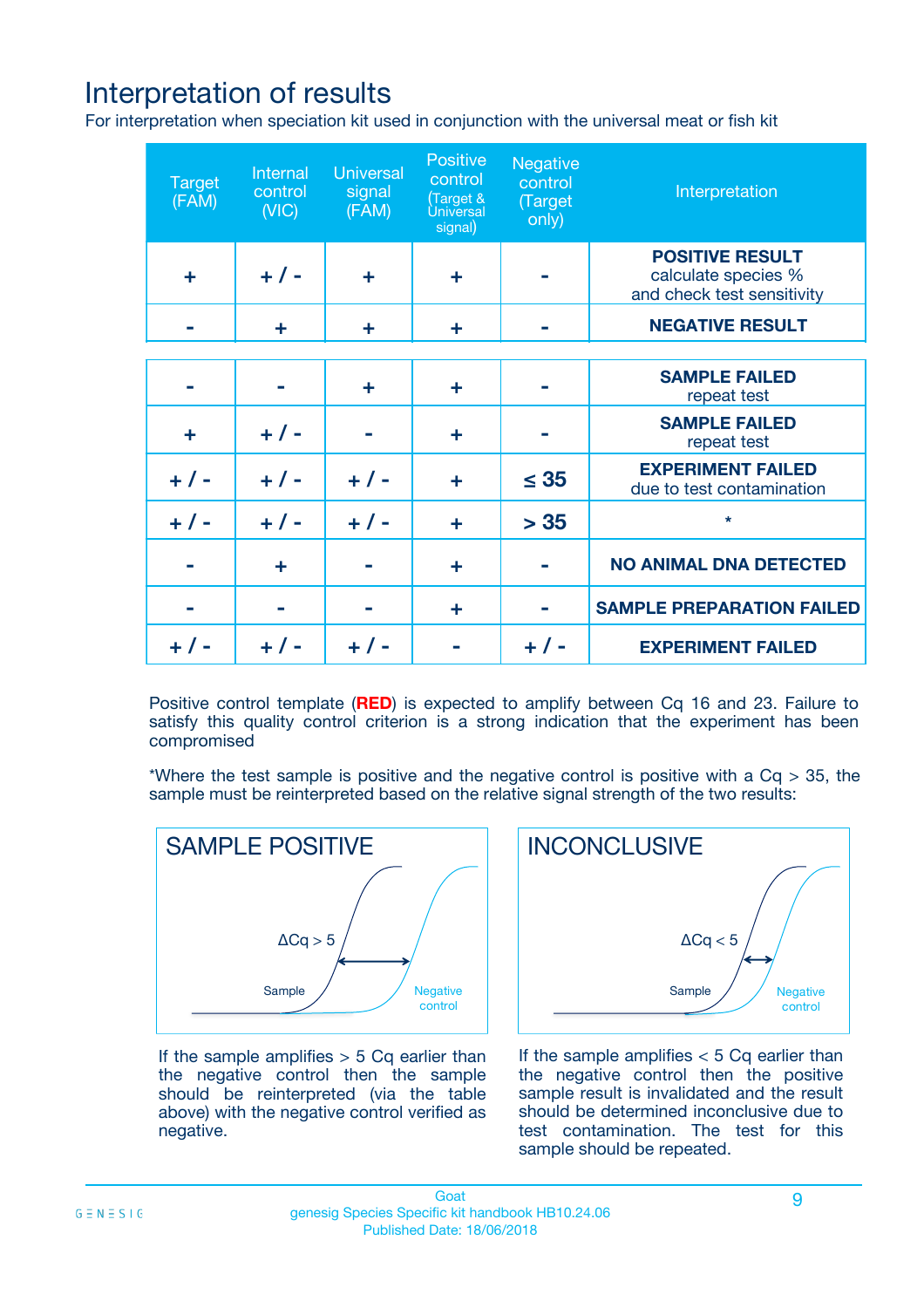### **Calculating species %**

(n.b. a Microsoft Excel applet for automatic % calculation is available free of charge. Contact support@primerdesign.co.uk to request)

Species % =  $(2^{\wedge}$ -[(Cq Capra hircus [SAMPLE] – Cq Capra hircus [+ve control]) - (Cq Universal meat [SAMPLE] – Cq Universal meat [+ve control] )]) x 100

Worked example: test gives following Cq values:

Capra hircus test on sample: 24.1 Capra hircus test on positive control DNA: 23.5 Universal meat test on sample: 22.2 Universal meat test on positive control DNA: 22.4

Capra hircus% =

 $(2^{\wedge}-(24.1-23.5)-(22.2-22.4))) \times 100 =$ 

 $(2^{\wedge}$  -((0.6) - (-0.2)))  $\times$  100 =

(2^ -0.8) x 100 = **57.4%**

n.b. In rare circumstances, some samples may produce a speciation % greater then 100. This is usually due to the presence of PCR inhibition affecting the multiplex reaction and should be reported as 100%. If the reported speciation is greater than 400% then the level of PCR inhibition is likely too great for accurate speciation reporting. Samples such as these should be re-extracted with extra washes to remove PCR inhibitors.